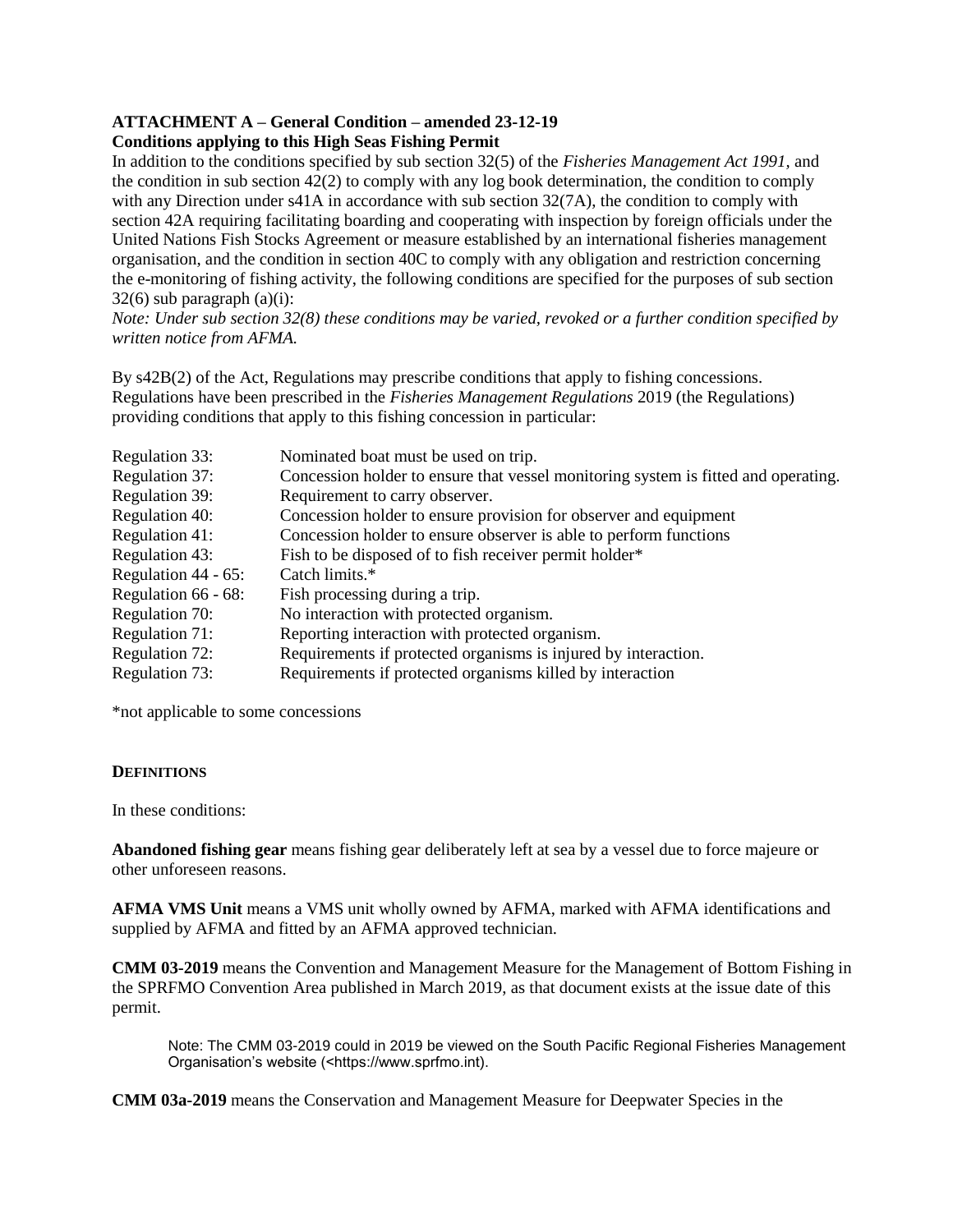SPRFMO Convention Area published in March 2019, as that document exists at the issue date of this permit.

Note: The CMM 03a-2019 could in 2019 be viewed on the South Pacific Regional Fisheries Management Organisation's website (https://www.sprfmo.int).

**CMM 12-2018** means the Conservation and Management Measure for the regulation of Transhipment and Other Transfer Activities (Transhipment) published in May 2018, as that document exists at the issue date of this permit.

Note: The CMM 12-2018 could in 2019 be viewed on the South Pacific Regional Fisheries Management Organisation's website (https://www.sprfmo.int).

**CMM 10-2019** means the Conservation and Management Measure for the Monitoring of Fisheries in the Agreement Area (Monitoring) published in October 2019, as that document exists at the issue date of this permit.

Note: The CMM 10-2019 could in 2019 be viewed on the Southern Indian Ocean Fisheries Agreement's website (https://www.apsoi.org)

**CMM 13-2019** means the Conservation and Management Measure on the mitigation of seabirds bycatch in demersal longlines and other demersal fishing gears fisheries (Mitigation of Seabirds Bycatch) published in October 2019, as that document exists at the issue date of this permit.

Note: The CMM 13-2019 could in 2019 be viewed on the Southern Indian Ocean Fisheries Agreement's website (https://www.apsoi.org)

**Interfere** includes, but is not limited to;

- i. Physical obstruction or removal of the AFMA VMS unit, or
- ii. Deliberately disconnecting or otherwise interfering with the power supply to the AFMA VMS unit, or
- iii. Deliberate physical interference with the casing or any external or internal components of the AFMA VMS unit.

**Line methods** means bottom line as defined in **CMM 03-2019**.

**Lost fishing gear** means fishing gear which is either discarded at sea without any attempt of recovery by the vessel, left at sea by a vessel due to force majeure or other unforeseen reasons or gear over which the vessel has accidentally lost control and which cannot be located and/or retrieved.

**Louisville Ridge** has the same meaning as in **CMM 03a-2019**.

**Management area** means the areas of waters in Attachment A under the headings of "Bottom trawl Management area", "Mid-water trawl Management area" and "Bottom line Management area".

**Plastics** means a solid material which contains as an essential ingredient one or more high molecular mass polymers and which is formed (shaped) during either manufacture of the polymer or the fabrication into a finished product by heat and /or pressure. These include, but are not limited to, synthetic ropes, synthetic fishing nets, plastic garbage bags and incinerator ashes from plastic products.

#### **Shot** means:

- i. in the case of trawling, from the location at which the fishing gear was first deployed from the boat to the location at which the fishing gear was retrieved by the boat;
- ii. in the case of longlining, from the location at which the first anchor of a set was deployed to the location at which the last anchor of that set was deployed; and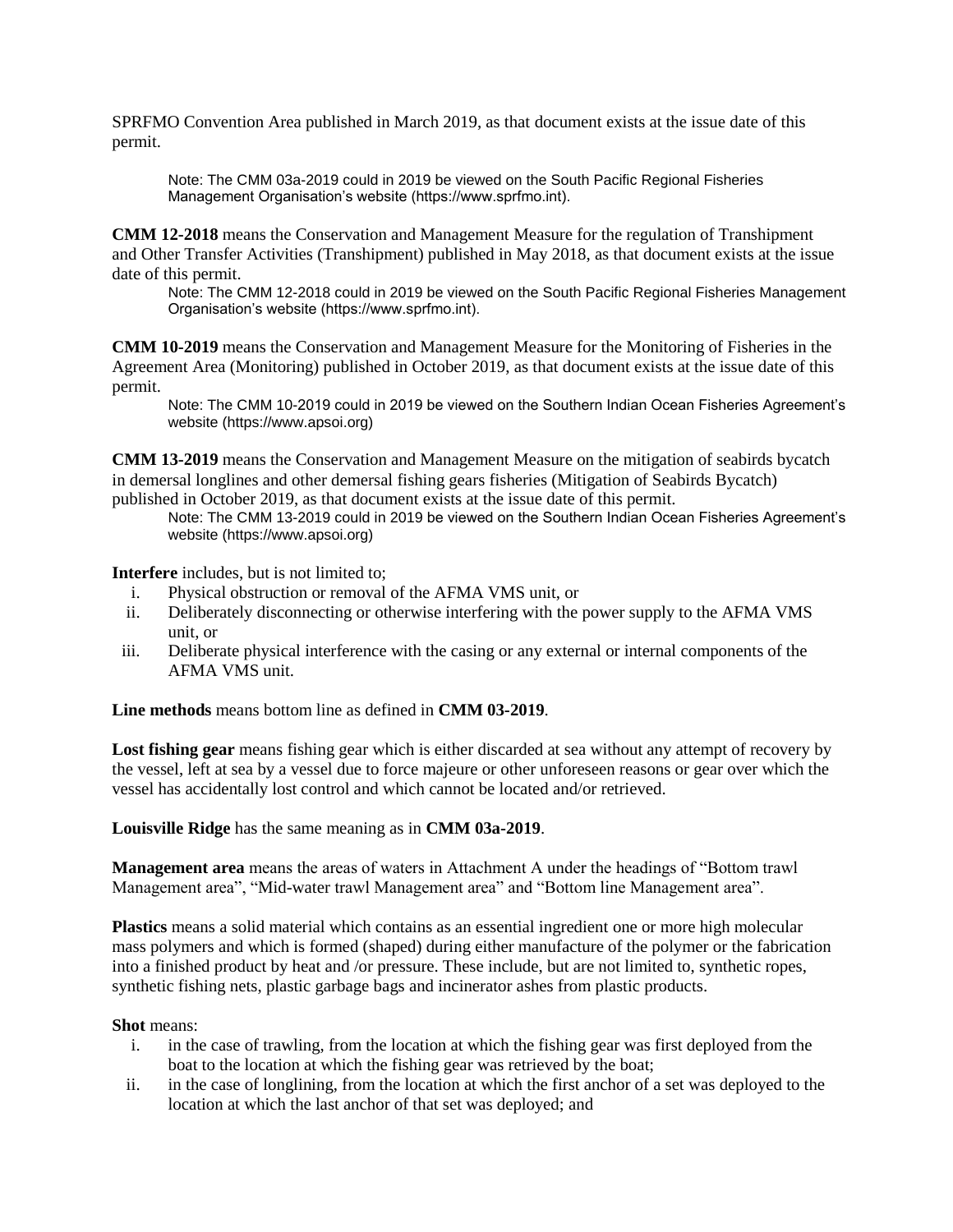iii. in the case of droplining, the location at which the dropline entered the water

**SIOFA area of waters** means the area of waters defined in Attachment A to this permit under the heading "SIOFA Area of Waters".

**South Tasman Rise** means the area of waters defined in Attachment A to this permit under the heading "South Tasman Rise".

**SPRFMO area of waters** means the area of waters defined in Attachment A to this permit under the heading "SPRFMO Area of Waters".

**SPRFMO convention area** means the area defined in Article 5 to the Convention on the Conservation and Management of High Seas Fishery Resources in the South Pacific Ocean published in February 2018, as that document exists at the issue date of this permit.

Note: The Convention on the Conservation and Management of High Seas Fishery Resources in the South Pacific Ocean could in 2019 be viewed on the South Pacific Regional Fisheries Management Organisation's website (<http://www.sprfmo.int/assets/Basic-Documents/Convention-web-12-Feb-2018.pdf>)

**Transhipping** means boat to boat transfer of fish or other products.

**SPRFMO mixed species** means all species excluding orange roughy (*Hoplostethus atlanticus*) - .

**Tasman Sea** has the same meaning as in **CMM 03a-2019**.

**Trawl methods** means bottom (demersal) trawl and mid-water trawl as defined in **CMM 03-2019**.

**Westpac Bank** has the same meaning as in **CMM 03a-2019**.

#### **MOVEMENT LIMITATIONS**

- 1. The holder must only fish in the area of waters described in Attachment A.
- 2. In the SPRFMO area of waters, the holder must only fish in the area of waters relevant to the gear type(s) authorised in Attachment B to this concession, such that:
	- (a) Demersal trawling must only occur in a Bottom trawl Management Area, excluding the South Tasman Rise;
	- (b) Mid-water trawling must only occur in a Mid-water trawl Management Area or a bottom trawl

Management Area, excluding the South Tasman Rise; and

- (c) Line methods must only occur in a Management Area.
- 3. The holder must ensure that after the nominated boat leaves port and at all times before entering the specified zone of the high seas fishery, all fishing gear remains stowed and secured unless prior authorisation has been given by AFMA.

#### **CONCESSION ON BOARD OBLIGATION**

4. This concession, or a true copy of it, must be carried on board the boat nominated to this concession at all times whilst on a trip under this concession and must be produced upon demand by an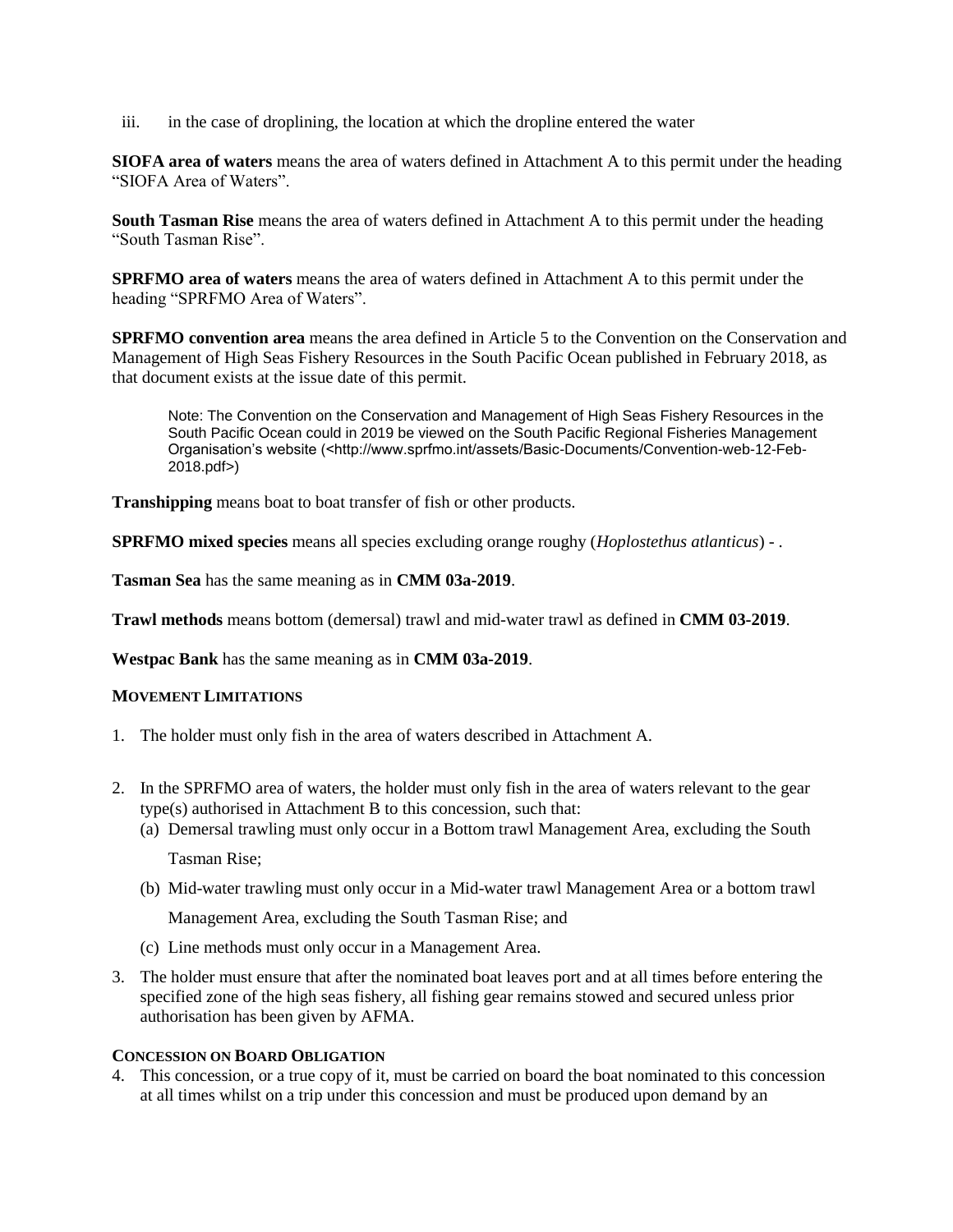authorised officer.

#### **APPLICABLE BOAT**

- 5. The holder must not use a boat to fish on the high seas unless:
	- (a) the boat nominated to this concession is legibly marked with the international radio call sign of

the boat shown:

- i. by white characters on a black background;
- ii. by black characters on a white background; or
- iii. by black characters on a background of international safety yellow, and
- (b) the characters of the international radio call sign of the boat are shown in Roman capital letters, or

Arabic numerals, without ornamentation and where the boat is:

- i. less than 20 m long, the characters are at least 50 cm high and consist of strokes at least 6.25 cm wide; or
- ii. more than 20 m long, the characters are at least 1 m high and consist of strokes at least 12.5 cm wide.
- 6. The holder must provide good quality high resolution photographs of the boat of appropriate brightness and contrast, no older than 5 years, which consist of:
	- (a) one photograph not smaller than  $12 \times 7$  cm showing the starboard side of the boat displaying its

full overall length and complete structural features;

- (b) one photograph not smaller than  $12 \times 7$  cm showing the port side of the boat displaying its full overall length and complete structural features;
- (c) one photograph not smaller than  $12 \times 7$  cm showing the stern taken directly from astern.

# **FOREIGN PORTS OR JURISDICTIONS**

- 7. The holder must seek approval from AFMA prior to unloading any fish in a foreign port. The approval must be sought by contacting AFMA by fax on (02) 6225 5500 or by email to monitoring@afma.gov.au.
- 8. At least 48 hours prior to entering a foreign port for the purposes of unloading, the holder must provide AFMA with the following information via email to monitoring@afma.gov.au or fax (02) 6225 5500:
	- (a) the name and international distinguishing symbol of the boat;
	- (b) the proposed foreign port or ports of unloading;
	- (c) the estimated time and date the boat will arrive at that foreign port; and

quantities of all species on board the boat.

- 9. The holder must ensure that:
	- (a) all fishing gear remains stowed and secured on the nominated boat when transiting any other country's Exclusive Economic Zone (EEZ);
	- (b) where the boat has entered the EEZ of another country from the high seas for the intention of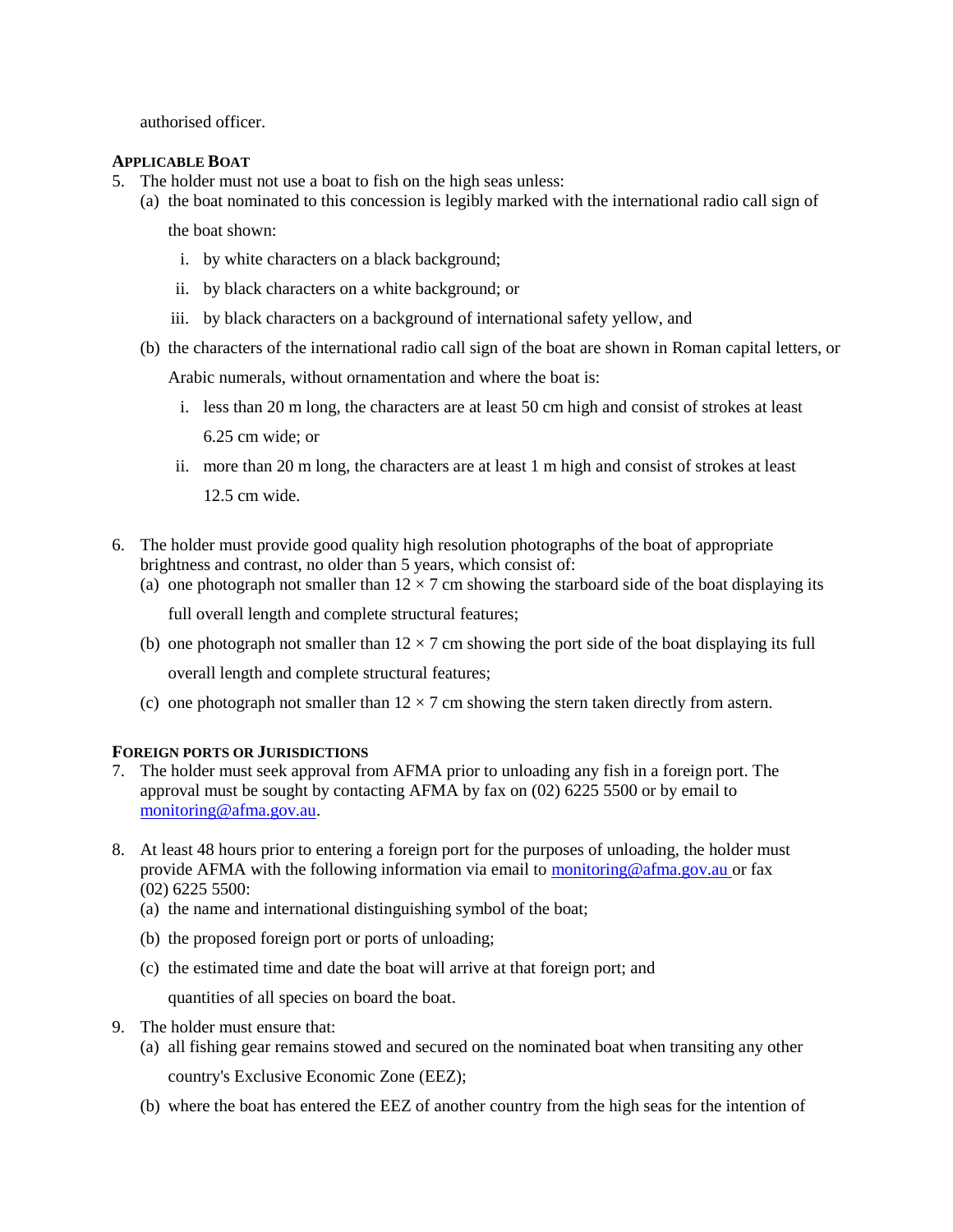mooring in port, the boat must travel to port by the most direct route possible, unless approval for fishing within that jurisdiction has been obtained from that country in respect of the boat;

- (c) where the boat leaves any foreign port, the boat must travel directly to the high seas by the most direct route possible unless approval for fishing within that jurisdiction has been obtained from that country in respect of the boat;
- (d) fishing activity is not conducted within the EEZ of another country during a trip unless approval for fishing within that EEZ has been obtained from that country in respect of the boat; and
- (e) any unloading activity is not undertaken within any foreign port unless an approval for unloading within that foreign port has been obtained from that country in respect of the boat.

#### **GEAR LIMITATION**

10. This concession authorises the use of the gear specified in Attachment B only.

- 11. If Attachment B authorises the use of trawl gear, while fishing in the SPRFMO area of waters, the holder must ensure:
	- (a) the boat nominated to this concession deploys bird bafflers on both warps while fishing gear is in the water. The bird baffler must consist of:
		- i. one boom attached to the starboard stern quarter and one boom attached to the port stern quarter. Each boom must extend sideways from the boat;
		- ii. backbone line which must extend from the outermost end of each boom, and be no less than one metre and no more than three metres outside of the trawl block. The end of the backbone line must have a drag weight (buoy or drogue) attached to create sufficient drag to ensure it is taut behind the boat at all times and must achieve a minimum of five metres aerial extent from where the warp enters the water;
		- iii. dropper lines which must be attached to the booms and backbone lines, and spaced no more than 500 mm apart in a manner to prevent fouling. Dropper lines must be constructed of a brightly coloured and durable material and weighted sufficiently to maintain rigidity and contact with the water; and
		- iv. a sufficient number of dropper lines which must be attached along the backbone line rearwards to at least the point where the warp enters the water.
	- (b) the boat nominated to this concession does not discharge any biological material while fishing gear is in the water, where practical, to avoid attracting seabirds to the boat;
		- i. where it is necessary to discharge biological waste due to operational safety concerns, waste should be batched, where practicable for two hours or longer.
- 12. If Attachment B authorises the use of longlines, at all times the holder must ensure: (a) the boat nominated to this concession carries on board one or more assembled tori lines, including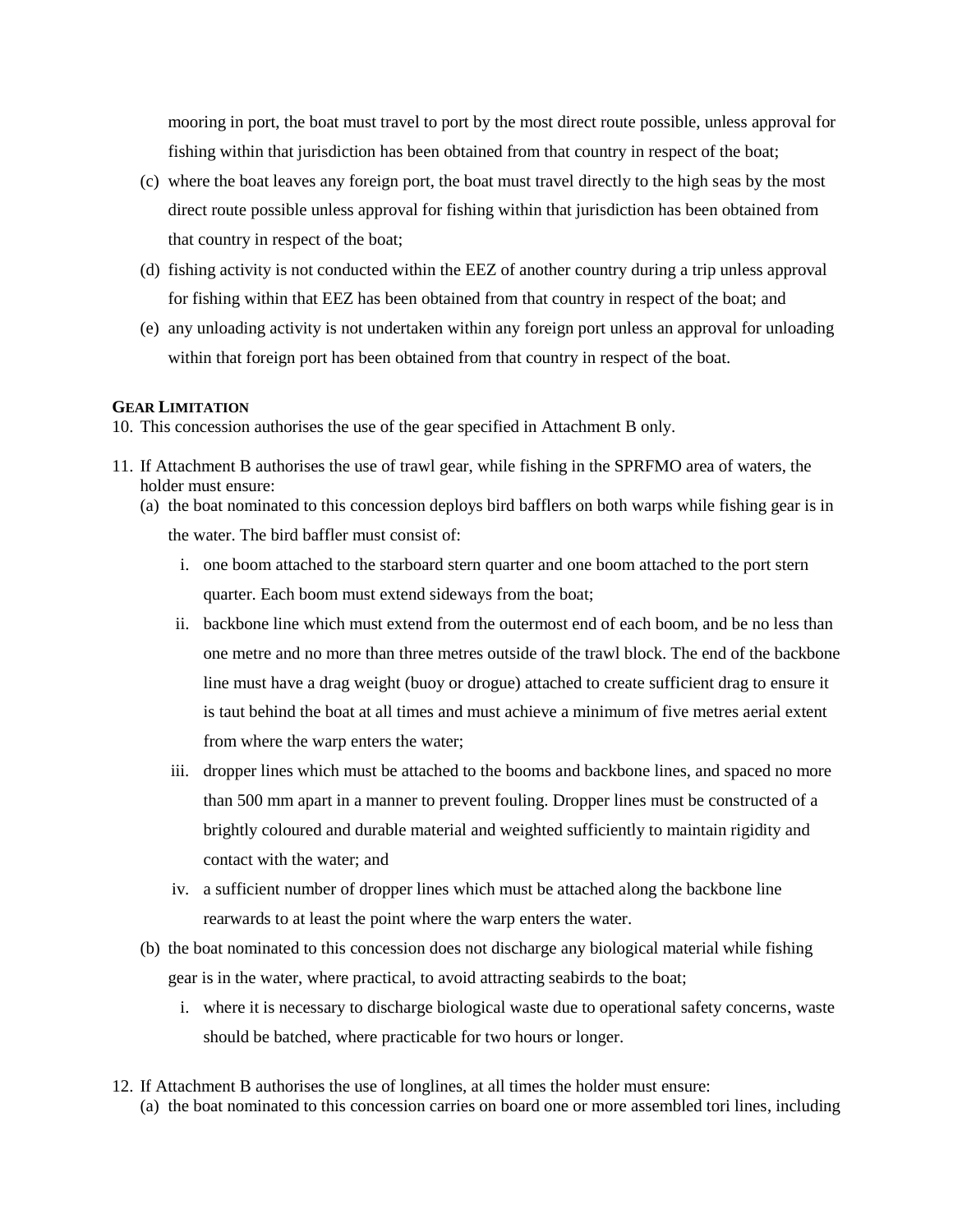a spare tori line, which must be deployed whenever longline fishing gear is being set from the vessel.

- (b) Each tori line must be constructed and used in accordance with the following specifications:
	- i. must be a minimum of 150 metres in length;
	- ii. must be deployed from a position on board the boat and utilise a drogue so that it remains above the water surface for a minimum of 100 metres from the stern of the boat;
	- iii. must have either branched streamers, comprising two strands of a minimum of 3mm diameter coloured plastic tubing or cord, or single streamers attached to it with a maximum interval between the streamers of 5.0 metres; and
	- iv. in addition to part iii. above, all streamers shall be long enough to reach the sea surface in the absence of wind and swell.
- (c) the boat nominated to this concession must not discharge any biological material during shooting and hauling, where practical, to avoid attracting seabirds to the boat;
	- i. where it is necessary to discharge biological waste due to operational safety concerns, waste should be batched, where practicable for two hours or longer.
- (d) the boat nominated to this concession carries on board one or more assembled seabird excluder devices (SED - brickle curtain); and
	- i. the SED is used at all times during line hauling.
- (e) the SED must be constructed in order to achieve the following operational characteristics:
	- i. deterrence of birds flying directly into the area where the line is being hauled; and
	- ii. prevention of brids that are sitting on the surface from swimming into the hauling bay area.
- (f) in the SIOFA Area of Waters, the nominated boat must either add weights to the hook line or use integrated weight (IW) hooklines. IW longlines of a minimum 50g/m or attachment to non-IW autolines of 5 kg weights at 50 to 60 m intervals are to be used.
- 13. If a boat operating in the SIOFA Area of Waters catches a total of three seabirds in a single calendar year, the boat shall immediately switch to setting between the hours of darkness between the times of nautical twilight (i.e. during the period after nautical dusk and before nautical dawn) for the remainder of that season.

Note: In these conditions nautical twilight means the times set forth in the Nautical Almanac tables for the relevant latitude, local time and date. A copy of the algorithm for calculating these times is available on the Commission for the Conservation of Antarctic Marine Living Resources website: [www.ccamlr.org.](http://www.ccamlr.org/) The nautical twilight calculator could in 2019 be accessed online here: [https://www.ccamlr.org/en/node/84096.](https://www.ccamlr.org/en/node/84096)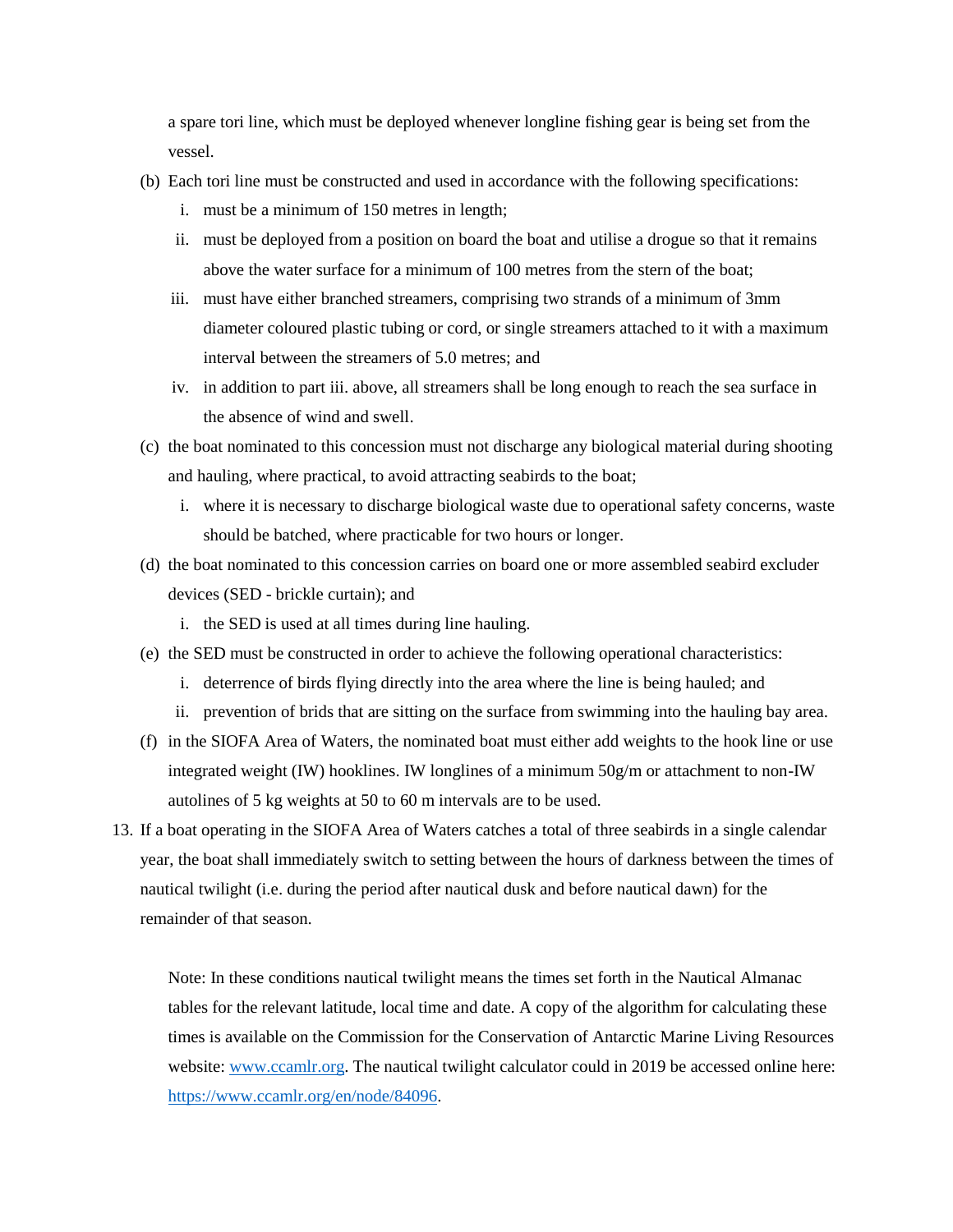- 14. When fishing in the SIOFA Area of Waters, the holder must ensure that fixed and floating gear is marked as follows:
	- (a) the ends of any gear anchored to the seabed must be fitted with flag or radar reflector buoys and light buoys sufficient to indicate their position and extent. Lights should be visible at a distance of at least two nautical miles in good visibility; and
	- (b) marker buoys and similar objects floating on the surface and intended to indicate the location and/or origin of fixed fishing gear, and where possible, the gear itself, shall be clearly marked with the boat's name and International Radio Call Sign.

#### **SPECIES LIMITATIONS**

15. The holder must not take the following species:

- (a) Blue Marlin (*Makaira indica*);
- (b) Black Marlin (*Makaira mazara*);
- (c) Black Cod (*Epinephelus daemelii*); or
- (d) Tuna and tuna-like species including fish of the Families *Istiophoridae* (commonly known as marlins) and *Xiphiidae* (commonly known as billfish).
- 16. When fishing in the SIOFA Area of Waters, the holder is prohibited from retaining the following species:

| (a) | Portugese dogfish       | (Centroscymnys coelolepis);   |
|-----|-------------------------|-------------------------------|
| (b) | Birdbeak dogfish        | (Deania calcea);              |
| (c) | Gulper shark            | (Centrophorus granulosus);    |
| (d) | Kitefin shark           | (Dalatias licha);             |
| (e) | Bach's catshark         | (Bythaelurus bachi);          |
| (f) | Dark-mouth chimaera     | (Chimaera buccanigella);      |
| (g) | The Falkor chimaera     | (Chimaera didierae);          |
| (h) | Seafarer's ghostshark   | (Chimaera willwatchi);        |
| (i) | Longnose Velvet Dogfish | (Centroscymnus crepidater);   |
| (i) | Plunket shark           | (Centroscymnus plunketi);     |
| (k) | Velvet dogfish          | (Zameus squamulosus);         |
| (1) | Whitecheek lanternshark | ( <i>Etmopterus alphus</i> ); |
|     | (m) Smallbelly catshark | (Apristurus indicus);         |
| (n) | Bentnose rabbitfish     | (Harriotta raleighana);       |
| (0) | Narrowhead catshark     | (Bythaelurus tenuicephalus);  |
| (p) | Frilled shark           | (Chlamydoselachus anguineus); |
|     |                         |                               |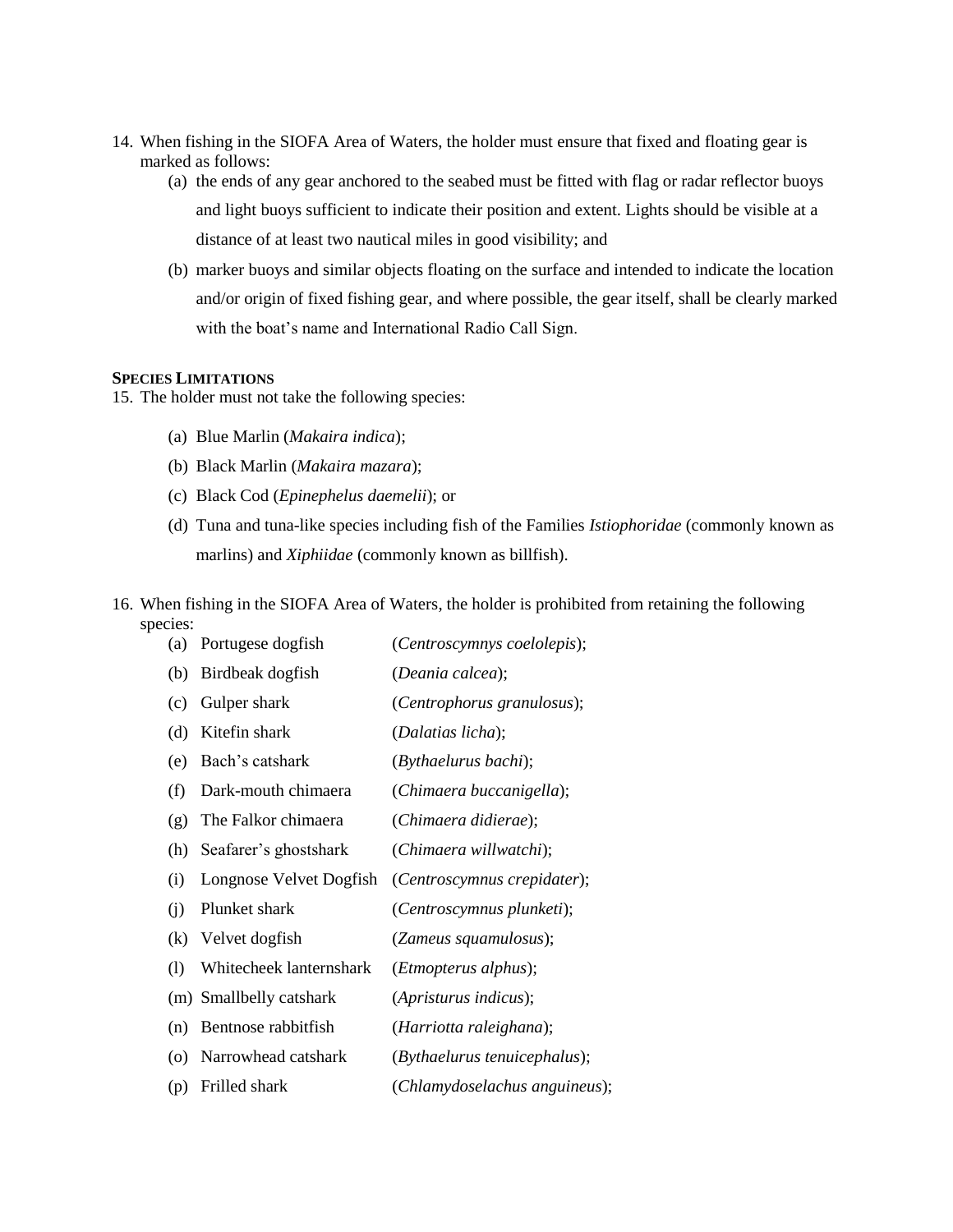- (q) Bigeyed six-gill shark (*Hexanchus nakamurai*); (r) Smooth lanthershark (*Etmopterus pusillus*); (s) Southern sleeper shark (*Somniosus antarcticus*);
- (t) Goblin shark (*Mitsukurina owstoni*)

### **SPRFMO CATCH LIMITATIONS AND CATCH REPORTING OBLIGATIONS**

17. When fishing in the SPRFMO Area of Waters, the holder must not take orange roughy (*Hoplostethus atlanticus*) in a SPRFMO Orange Roughy Zone listed below under this concession if notified by AFMA that the catch trigger for that zone has been reached. These zones and catch triggers are in Table 1.

Table 1: SPRFMO Orange Roughy Zone and Orange Roughy Catch Limits*.*

| <b>SPRFMO</b> orange roughy zone | Orange roughy catch trigger (tonnes) |
|----------------------------------|--------------------------------------|
| Tasman Sea                       | 62                                   |
| Louisville Ridge                 | 102                                  |
| <b>Westpac Bank</b>              |                                      |

- 18. The holder must not fish in Westpac Bank unless prior authorisation has been given by AFMA. The authorisation must be sought by contacting AFMA by fax on (02) 6225 5500 or by email to monitoring@afma.gov.au.
- 19. When fishing in the SPRFMO Area of Waters, the holder must not take SPRFMO mixed species under this concession if notified by AFMA that the SPRFMO mixed species trigger limit for the method authorised under this concession has been reached. These SPRFMO mixed species trigger limits are in Table 2:

Table 2: SPRFMO mixed species catch limits.

| <b>Method</b> | Mixed species trigger limit (tonnes) |
|---------------|--------------------------------------|
| Trawl methods |                                      |
| Line methods  | 135                                  |

- 20. When fishing in the SPRFMO Area of Waters using trawl methods, the holder must submit daily reports to AFMA via email at monitoring@afma.gov.au or phone on 1300 723 621 that includes:
	- (a) the total weight for all retained species; and
	- (b) whether any fishing gear is in the water at the time of reporting.
- 21. When fishing in the SPRFMO Area of Waters using line methods, when notified by AFMA that 70 per cent of the SPRFMO mixed species trigger limit is reached, the holder must submit daily reports to AFMA via email at monitoring @afma.gov.au or phone on 1300 723 621 that includes:
	- (a) the total weight for all retained species; and
	- (b) whether any fishing gear is in the water at the time of reporting.

# **SIOFA CATCH LIMITATIONS**

22. The holder must not fish in the SIOFA Area of Waters under this concession if notified by AFMA that the SIOFA catch trigger limit of 1000 tonnes has been reached.

# **TRANSHIPPING LIMITATIONS**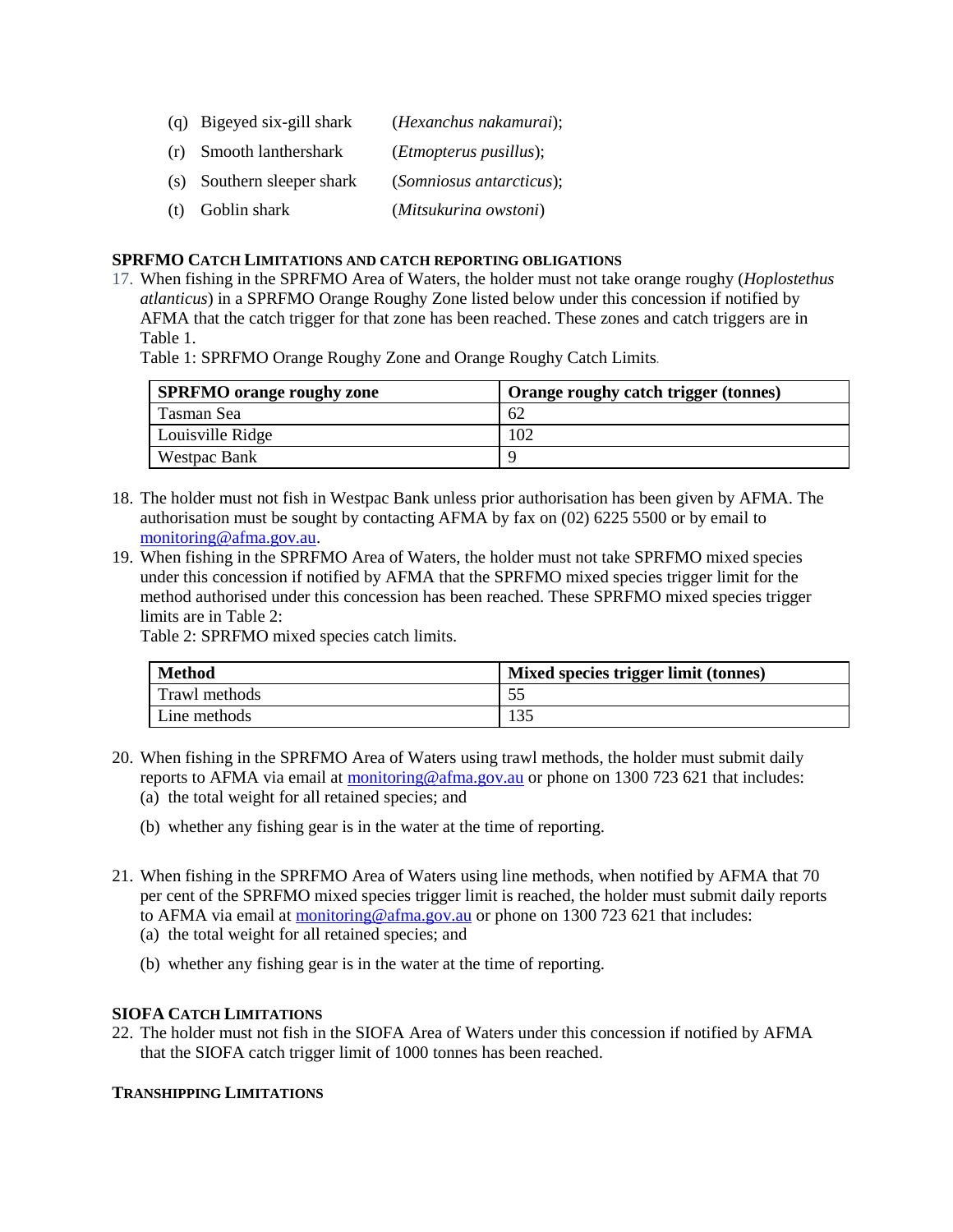- 23. The holder must not tranship fish taken with the use of the nominated boat to another boat unless prior authorisation has been given by AFMA. The authorisation must be sought by contacting AFMA by fax on (02) 6225 5500 or by email to [licensing@afma.gov.au](mailto:licensing@afma.gov.au) at least 7 days in advance of the transhipment. The holder must notify AFMA 24 hours prior to the estimated time of the transhipment.
- 24. The holder must not carry fish taken by another boat on the nominated boat unless prior authorisation has been given by AFMA. The authorisation must be sought by contacting AFMA by fax on (02) 6225 5500 or by email to [licensing@afma.gov.au](mailto:licensing@afma.gov.au) at least 7 days in advance of the transhipment. The holder must notify AFMA 24 hours prior to the estimated time of the transhipment.

# **PURPOSES LIMITATION**

25. The holder must not fish on the high seas if the nominated boat has engaged in fishing in the Australian Fishing Zone on the same trip unless prior written authorisation has been given by AFMA. The authorisation must be sought by contacting AFMA by fax on (02) 6225 5500 or by email to licensing@afma.gov.au.

# **SIOFA MOVE ON PROVISIONS**

#### 26. In the SIOFA Area of Waters:

(a) if in any tow, a trawl vessel catches more than 60 kg of live coral and/or more than 300 kg of

sponges; or

(b) if a line vessel catches/recovers 10 or more VME-indicator species, as listed in Attachment C, in a

single line segment, being the shorter of 1000 hooks or 1200 m of line then,

the holder must cease bottom fishing activities:

- i. for trawl vessels, within two nautical miles either side of the trawl track extended by two nautical miles at each end; or
- ii. for longline vessels, for a radius of one nautical mile from the midpoint of the line segments;
- 27. In the event that one of the aforementioned triggers is met, the holder must notify AFMA within 24 hours of the trigger being reached either by phone on 1300 723 621 or by email on [licensing@afma.gov.au.](mailto:licensing@afma.gov.au) The notification must include:
	- (a) the boat name, radio call sign, flag state and international distinguishing symbol;
	- (b) start and end position of the shot, map of fishing location, underlying bathymetry or habitat, depth

of fishing gear; and

(c) VME data: details of VME taxa observed, including but not limited to, relative density, absolute density, or weight for each taxa and/or number of taxa.

# **SPRFMO MOVE ON PROVISIONS**

28. In the SPRFMO Area of Waters, if in any one trawl shot:

- (a) the catch of any VME indicator taxa meets or exceeds the threshold limits in Table 1 of Attachment C; or
- (b) three or more different VME indicator taxa are caught at or above the threshold limits in Table 2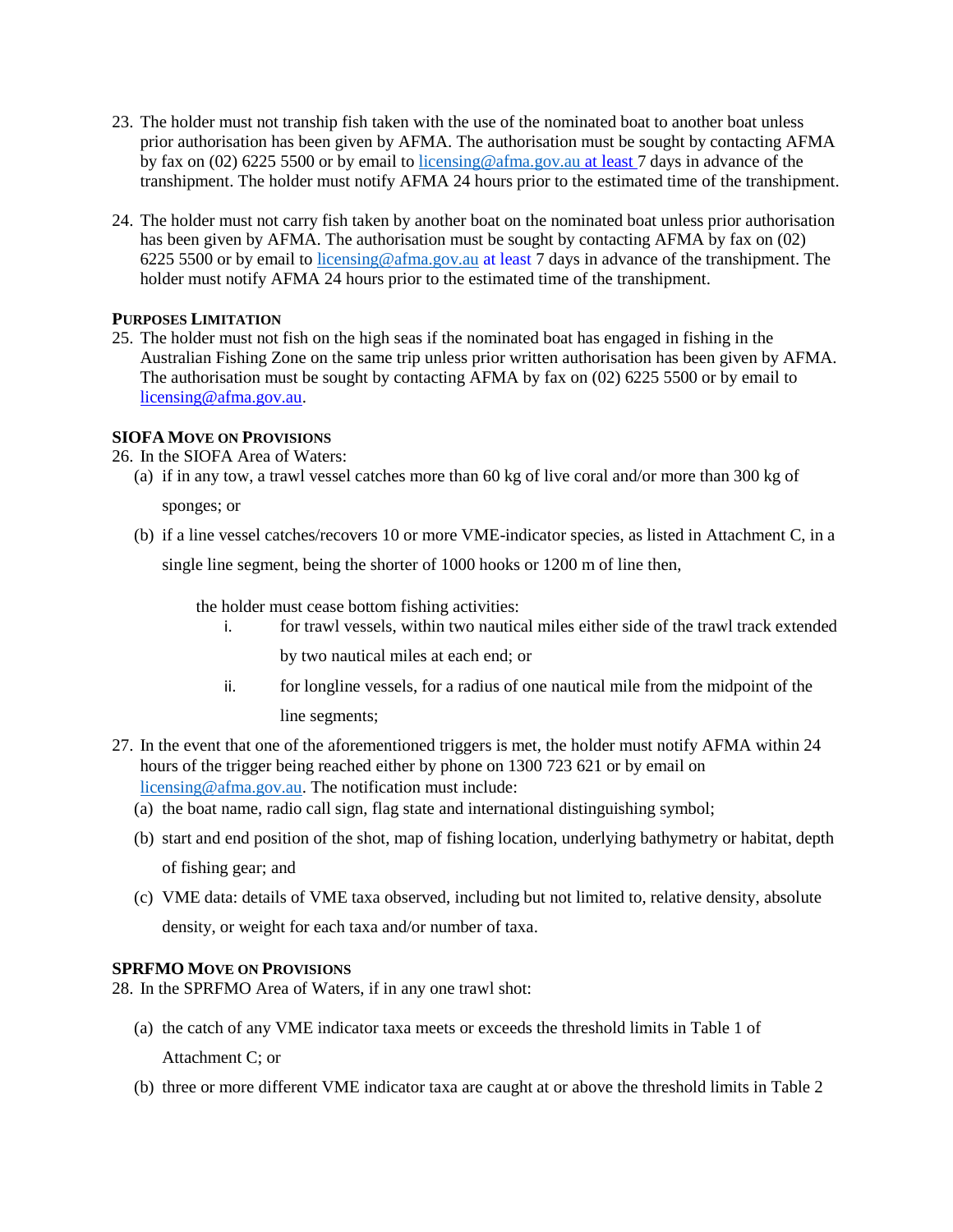of Attachment C;

the holder must:

- i. cease fishing immediately within one nautical mile either side of the trawl track extended by one nautical mile at each end; and
- ii. notify AFMA (1300 723 621 or at monitoring@afma.gov.au) and the SPRFMO Secretariat (secretariat@sprfmo.int  $\langle$  mailto:secretariat@sprfmo.int $\rangle$ ) within 24 hours in accordance with the Guidelines for the preparation and submission of notifications of encounters with potential VMEs, contained in Annex 7 of CMM 03a-2019; and
- iii. not fish in that area until AFMA notifies otherwise.

In these conditions **"VME indicator taxa"** means any benthic organism listed in Table 1 and 2 of Attachment C to this permit.

# **OBSERVER OBLIGATIONS**

- 29. The holder must contact AFMA's Observer section by phone on 0427 496 446 or by email on observers@afma.gov.au:
	- (a) at least 72 hours before the nominated boat leaves an Australian port with the intention of

entering the high seas; and

- (b) at least four weeks before the nominated boat leaves a foreign port with the intention of entering the high seas.
- 30. If a decision to depart a foreign port is made with a departure date of less than four weeks, or the intended date of departure changes after AFMA has been notified, the holder must immediately, on becoming aware of such a departure date, notify AFMA's observer section.

# **REPORTING OBLIGATIONS**

- 31. At least 48 hours before the nominated boat leaves port with the intention of entering the high seas fishery, the holder must notify AFMA via email to monitoring@afma.gov.au or via fax to (02) 6225 5500 with the following information:
	- (a) the boat name and international distinguishing symbol;
	- (b) the estimated time and date of departure;
	- (c) the port of departure; and
	- (d) the area of destination.
- 32. At least two hours before the time that the nominated boat is intending to moor or anchor in a port or another place, the holder must notify AFMA via email to monitoring @afma.gov.au or by fax to  $(02)$ 6225 5500, with the following information:
	- (a) the boat name and international distinguishing symbol;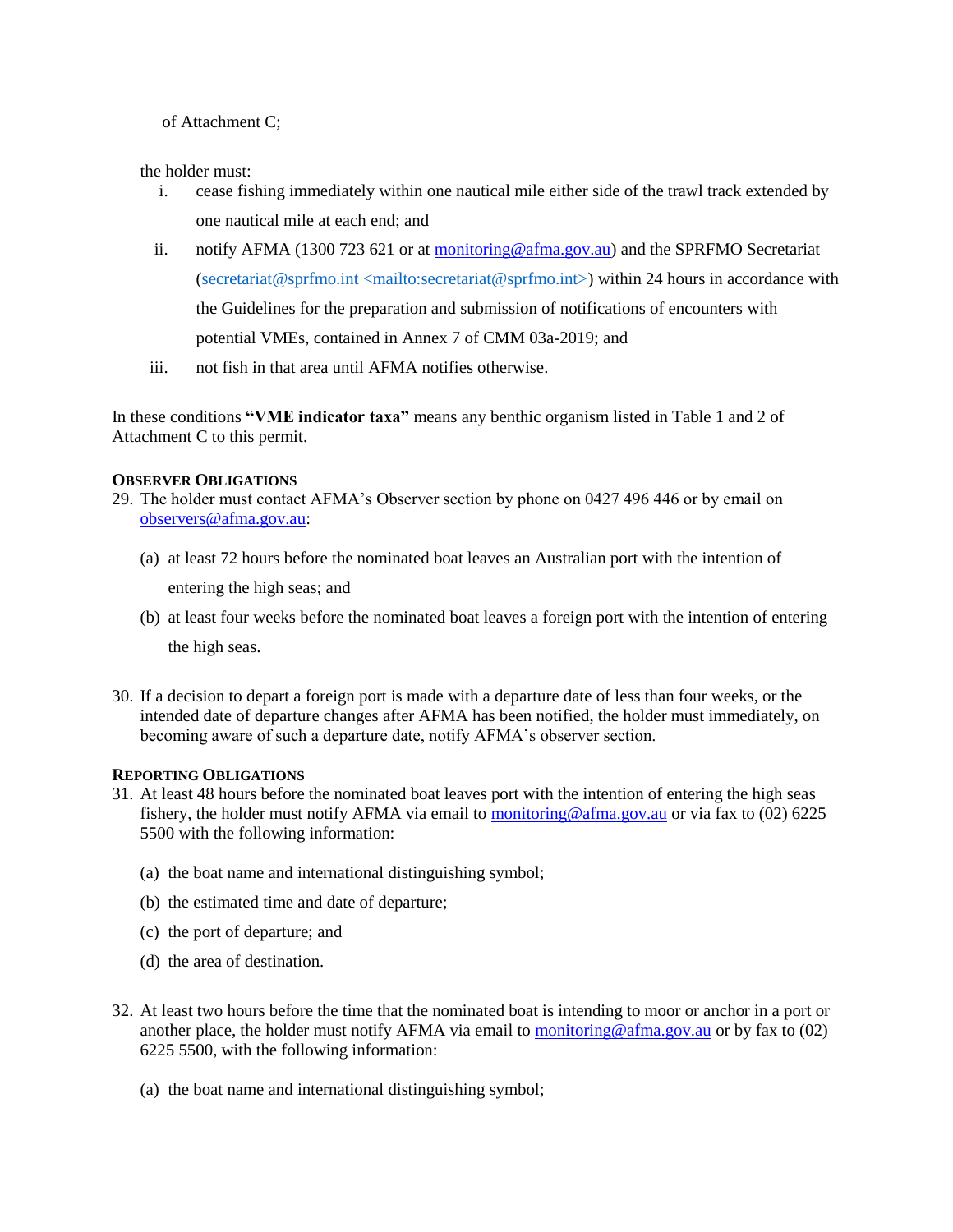- (b) an accurate estimate of the total live weight on board the boat;
- (c) the port;
- (d) the estimated time of arrival in the port or other place; and
- (e) the date and estimated time that unloading will commence.
- 33. The holder must not commence unloading until the date and time specified in the notification.

### **SIOFA ENTRY AND EXIT REPORTING**

- 34. Within 24 hours of the the nominated boat entering or exiting the SIOFA Area of Waters, the holder must notify AFMA and the SIOFA secretariat via email to licensing@afma.gov.au and mcs@siofa.org, with the following information:
	- (a) the boat name, radio call sign, flag state and international distinguishing symbol;
	- (b) whether the boat is entering or exiting the SIOFA area of waters;
	- (c) the date, time (UTC) and location of the entry or exit;
	- (d) the activity in SIOFA (fishing (including target species), transiting or transshipping).

# **SPRFMO VMS REPORTING OBLIGATIONS**

- 35. While in the SPRFMO Convention Area, the holder must ensure that the nominated boat is reporting to the SPRFMO Commission Vessel Monitoring System (VMS).
- 36. To activate reporting to the SPRFMO Commission VMS, the holder must notify the SPRFMO Secretariat via email to secretariat@sprfmo.int at least 48 hours prior to entering the SPRFMO Convention Area with the following information:
	- (a) the boat name and international distinguishing symbol; and
	- (b) the date and time the boat will be entering the SPRFMO Convention Area.
- 37. To deactivate reporting to the SPRFMO Commission VMS, the holder must notify the SPRFMO Secretariat via email to secretariat@sprfmo.int upon exiting the SPRFMO Convention Area with the following information:
	- (a) the boat name and international distinguishing symbol; and
	- (b) the date and time the boat exited the SPRFMO Convention Area.

#### **LOST FISHING GEAR REPORTING OBLIGATIONS**

- 38. The holder must take all reasonable steps to avoid abandoning, losing or otherwise discarding any fishing gear.
- 39. In the event of abandoned, lost or otherwise discarded fishing gear, the holder must notify AFMA, in writing, within 48 hours after the loss of the gear (including, a description of the type/material and quantity of lost gear, the time, date and position at which it was lost, the measures taken by the vessel to retrieve the lost or abandoned gear, and the circumstances that led to the gear being lost, or abandoned for safety reasons).
- 40. In the event of retrieving abandoned, lost or otherwise discarded fishing gear not linked to that vessel, the holder must notify AFMA, in writing, within 48 hours after retrieving the gear (including: a description of the type/material and quantity of the retrieved gear; the name, IMO number and call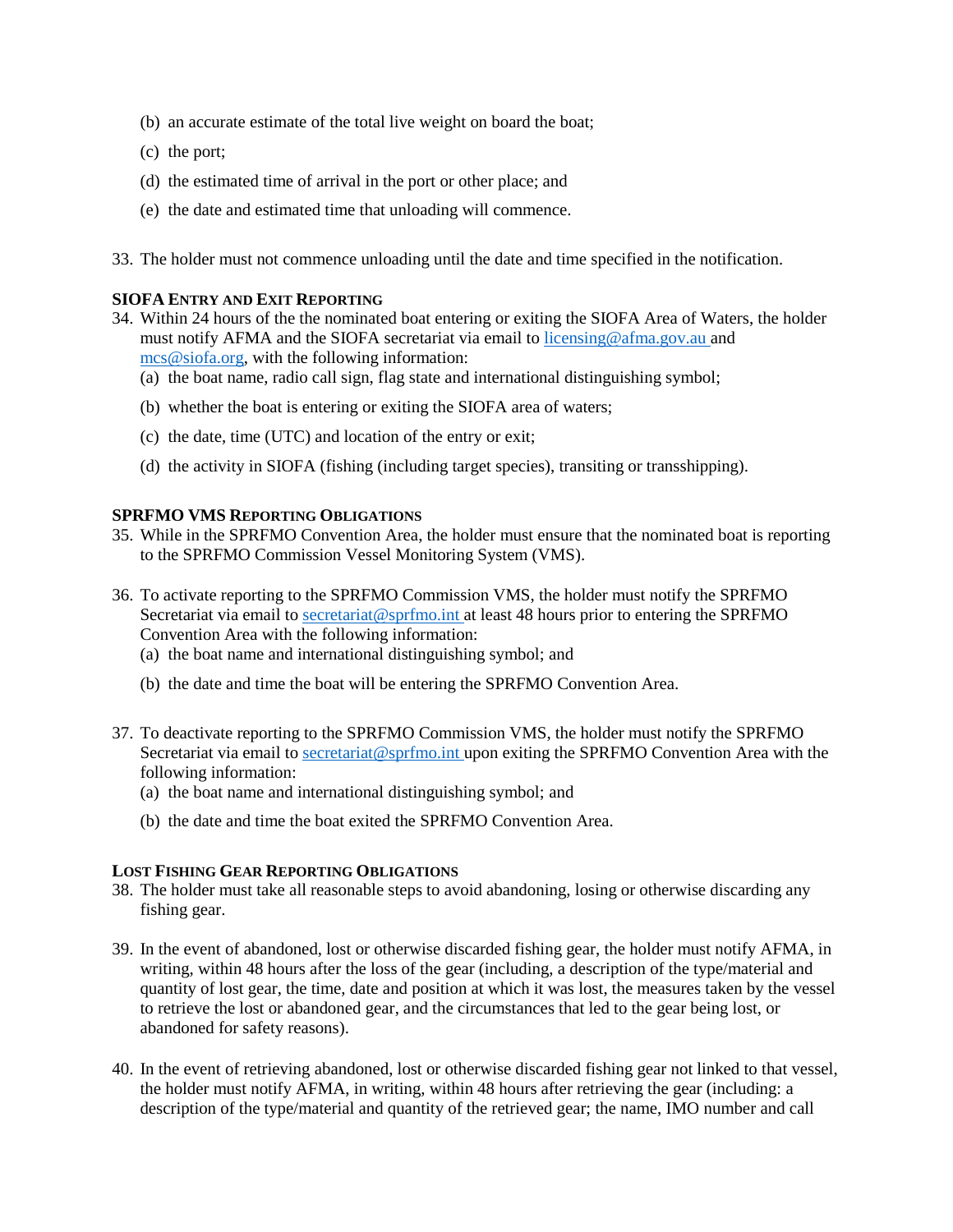sign of the vessel that lost or abandoned the gear (if known); the time, date and position at which it was retrieved; photographs of the gear retrieved (if possible)).

# **SIOFA LABELLING OBLIGATIONS**

41. Any fish taken from the SIOFA Area of Waters that is packaged and frozen must be identified by a clearly legible label or stamp. The label or stamp must indicate the species, processing code, production date, and vessel identification number of the catching vessel. Where mixed species are incorporated into the same package, the label or stamp must also include the mixed weight and species composition.

### **DISPOSAL OF PLASTICS**

42. The holder must ensure that plastics are not discharged into the sea. All plastics must be stored onboard the vessel until they can be discharged at adequate port reception facilities.

#### **LANDING/DISPOSAL OBLIGATIONS**

43. The holder may only sell or otherwise dispose of fish taken from the high seas to a person if the holder completes Parts A and B of the Commonwealth Catch Disposal Record GAB2C, SESS2A or SESS2B.

### **OTHER OBLIGATIONS**

- 44. The holder must provide AFMA with a current emergency contact facility at all times when a nominated boat is being used under this concession.
- 45. An emergency contact facility must enable AFMA to contact the boat immediately and directly at any time when the boat is at sea, including in the event of an emergency.
- 46. AFMA must be notified immediately of any change in contact details, by fax sent to (02) 6225 5500 or by email to licensing@afma.gov.au <mailto:licensing@afma.gov.au>; and the boat must not depart on a fishing trip unless AFMA has been so notified of the change in contact details.

### **AGENT OBLIGATIONS**

- 47. The holder accepts concurrent liability for all conduct by its servants or agents infringing the *Fisheries Management Act 1991* (or the Regulations, Management Plans or concession conditions made by virtue of that Act) who may be engaged by the holder to conduct on the holder's behalf activity under this concession.
- 48. Liability for the conduct of the holder's servants or agents arises, even if the conduct may be, or actually is, beyond the scope of the servant or agent's actual or apparent authority where it is a breach that occurs during the conduct of activity authorised by this concession.
- 49. The holder may avoid concurrent liability for conduct of servants or agents under this concession only if the holder can establish that the infringing conduct could not possibly have been prevented by any action or precaution that the holder might have reasonably taken.
- 50. The giving of an indemnity by the servant or agent to the holder for any penalties incurred by the holder, for infringing conduct by the servant or agent is not, of itself, a reasonable precaution to prevent infringing conduct.

#### **TEMPORARY ORDERS OBLIGATIONS**

51. The holder must comply with any Temporary Order made under sub section 43(2) of the *Fisheries Management Act 1991* and, to the extent that any provision herein is inconsistent with such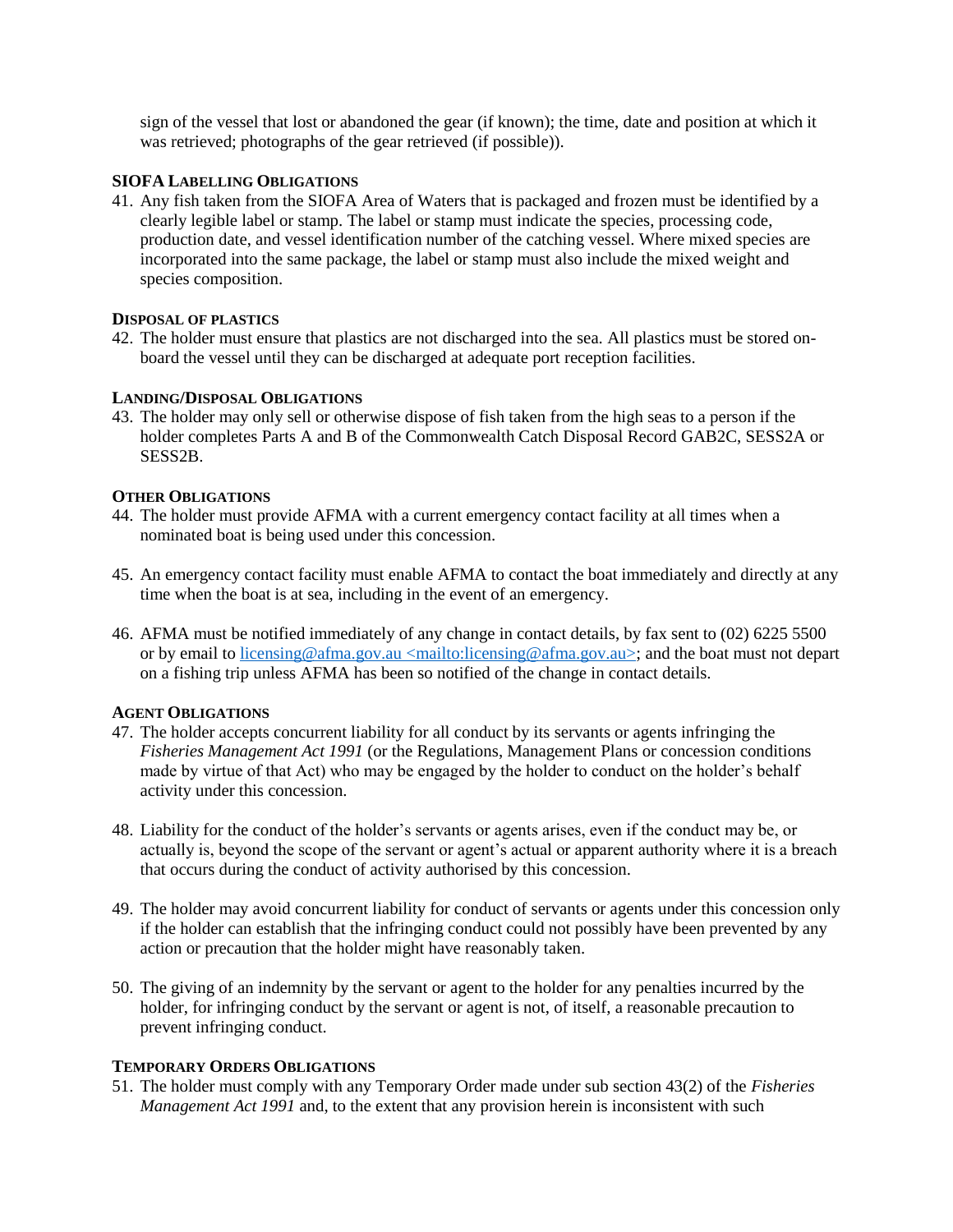Temporary Order, sub section 43(9) provides that the provision herein is overridden by the Temporary Order until the Temporary Order ceases to have effect.

### **HANDLING AND TREATMENT OF BYCATCH**

- 52. The concession holder (or a person acting on the holder's behalf) must not mistreat bycatch. In these conditions **"mistreat"** means taking, or failing to take, any reasonable action or actions, which results, or is likely to result, in the;
	- i. death of, or
	- ii. injury to, or
	- iii. causing of physiological stress to any bycatch.

In these conditions **"bycatch"** means any species that physically interact with fishing vessels and/or fishing gear (including auxiliary equipment) and which are not usually kept by commercial fishers. Bycatch species may include fish, crustaceans, sharks, molluscs, marine mammals, reptiles and birds. Bycatch includes listed protected species under the *Environment Protection and Biodiversity Conservation Act 1999.*

In these conditions **"mistreat"** does not include the taking, or failing to take, action where it is reasonably necessary to take, or not take, the action;

- iv. to ensure the safety of the boat and or its crew, or
- v. to comply with the requirements of any AFMA approved bycatch management plan(s) (these may include Seabird Management Plans, Vessel Management Plans etc.).

# **NAVIGATING IN CLOSED ZONES**

53. AFMA may suspend this concession in accordance with this condition, pursuant to section 38(1)(c) of the *Fisheries Management Act 1991,* if it reasonably appears by VMS transmission from the nominated boat, that there is a failure by that boat while in a closed zone for the purposes of regulation 85 of the Regulations, to meet the exempting provisions of sub regulations 86(2), or (3)*.*  Such suspension will then continue until the concession holder provides a full written explanation, to the satisfaction of the delegate responsible for issuing that suspension, of the lawful reason for the boat being in that closed zone at that time, or until the expiration of the suspension under sub section 38(2) of the *Fisheries Management Act 1991*; whichever is the earlier.

# **MANDATORY AFMA SUPPLIED VMS**

- 54. Direction to Fit
	- (a) When directed by AFMA in writing, the concession holder (or a person acting on the holder's behalf) must;
		- i. make available, within 14 days of the date of the written direction, the boat nominated to this concession for the purposes of installation of an AFMA Vessel Monitoring System unit (AFMA VMS unit) by an AFMA approved technician, and
		- ii. provide all reasonable assistance to the AFMA approved technician including (but not limited to);
		- iii. the provision of an un-interrupted connection to the boat's main power source, and
		- iv. an appropriate position for the mounting of the AFMA VMS unit.
	- (b) When directed by AFMA in writing, the concession holder (or a person acting on the holder's behalf) must;
		- i. make available, within 14 days of the date of the direction, the boat nominated to this concession for the purposes of removal of the AFMA VMS unit by an AFMA approved technician, and
		- ii. Provide all reasonable assistance to the AFMA approved technician.